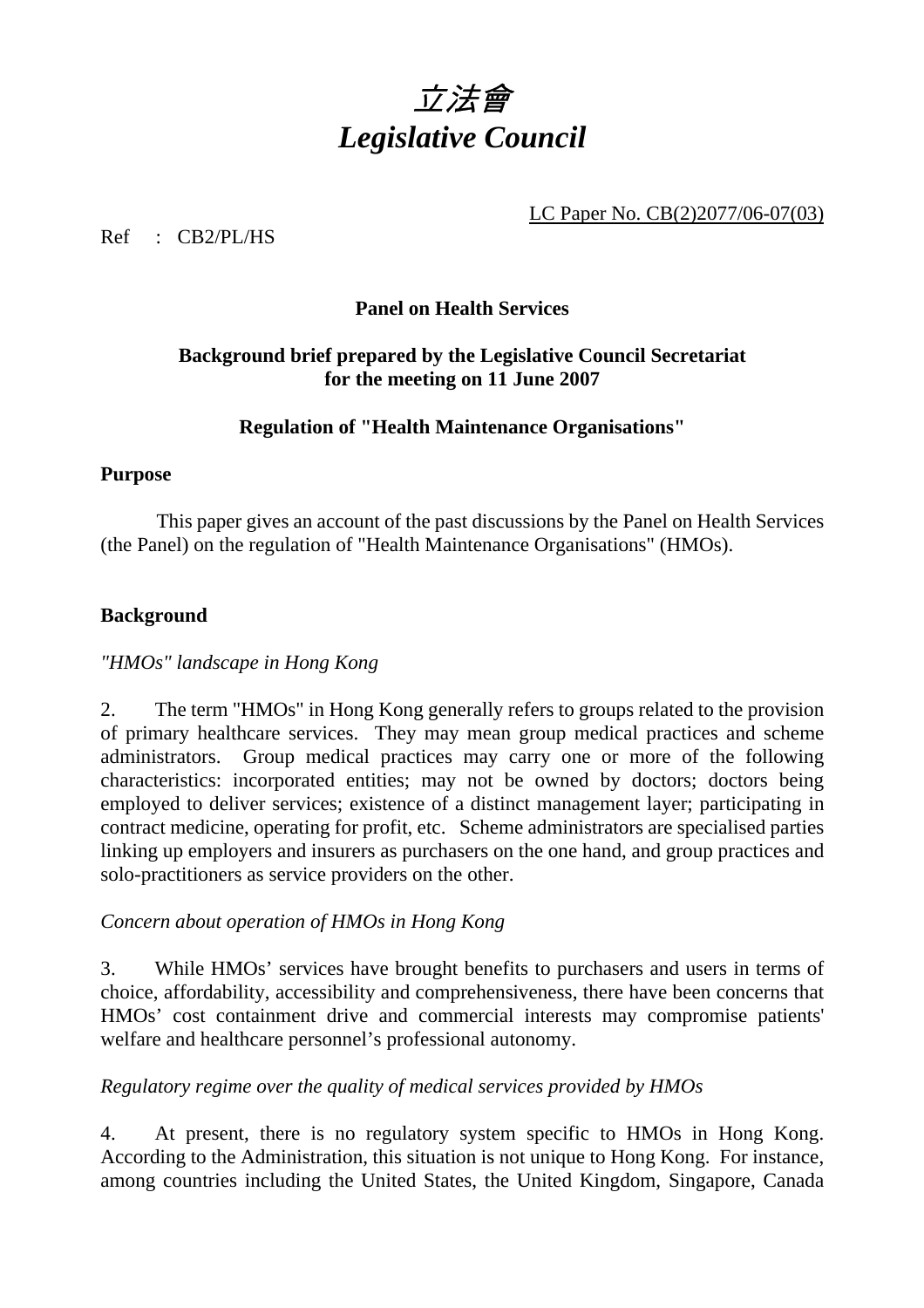(Ontario), and Australia (New South Wales), only HMOs in the United States where they have the strongest hold are subject to regulation.

### **Past discussions**

5. The Panel discussed the regulation of HMOs with the Administration on 13 February 2006, 30 March 2006, 10 July 2006, and 12 March 2007. At two of these meetings, the Panel also listened to the views of deputations on the matter.

6. Deputations on the doctors' side urged for the regulation of HMOs through legislation, such as requiring a HMO to have a legal representative who was a doctor and who would be held accountable for the activities of the HMO irrespective of whether he/she was actively practising in the HMO and requiring a HMO to be owned by doctors whose percentage of shares in the HMO should be more than 90% of the entire number of shares issued. On the other hand, deputations on the HMOs' side did not see the need for introducing legislation to regulate HMOs mainly for the reason that HMOs in Hong Kong were essentially doctor "panel" groups providing limited outpatient primary and secondary care. Regulation of these groups was presently through the individual registration of the doctors concerned with the Medical Council of Hong Kong, the Companies Ordinance (Cap. 32) as well as other relevant ordinances according to the services provided by the HMOs, such as radiation and pharmacy.

7. Major views/concerns expressed by members and the Administration's responses are summarised in the ensuing paragraphs.

### *Current regulatory regime over quality of medical services provided by HMOs*

8. The Administration considered that the current regulatory regime over the quality of medical services provided by HMOs could sufficiently protect patients' interests as doctors were under professional obligation to ensure that their medical services were up to the professional standards stipulated by the Medical Council of Hong Kong. The Medical Council had issued a Professional Code and Conduct for the Guidance of Registered Medical Practitioners to ensure doctors' compliance with appropriate procedures and standards of medical treatment in the provision of medical services for the interests of patients. In addition to general responsibilities to patients, the Professional Code and Conduct stipulated that, among other things, "Doctors should exercise careful scrutiny and judgment of medical contracts and schemes to ensure that they are ethical and in the best interests of patients. Doctors should disassociate themselves from organisations that provide substandard medical services, infringe patients' rights or otherwise contravene the Professional Code and Conduct". Derelict of professional responsibilities might be taken as professional misconduct, which was subject to disciplinary actions by the Medical Council.

9. The Administration further advised that it was its goal to enhance the role of the private sector in the provision of primary health care service. In the enhancement process,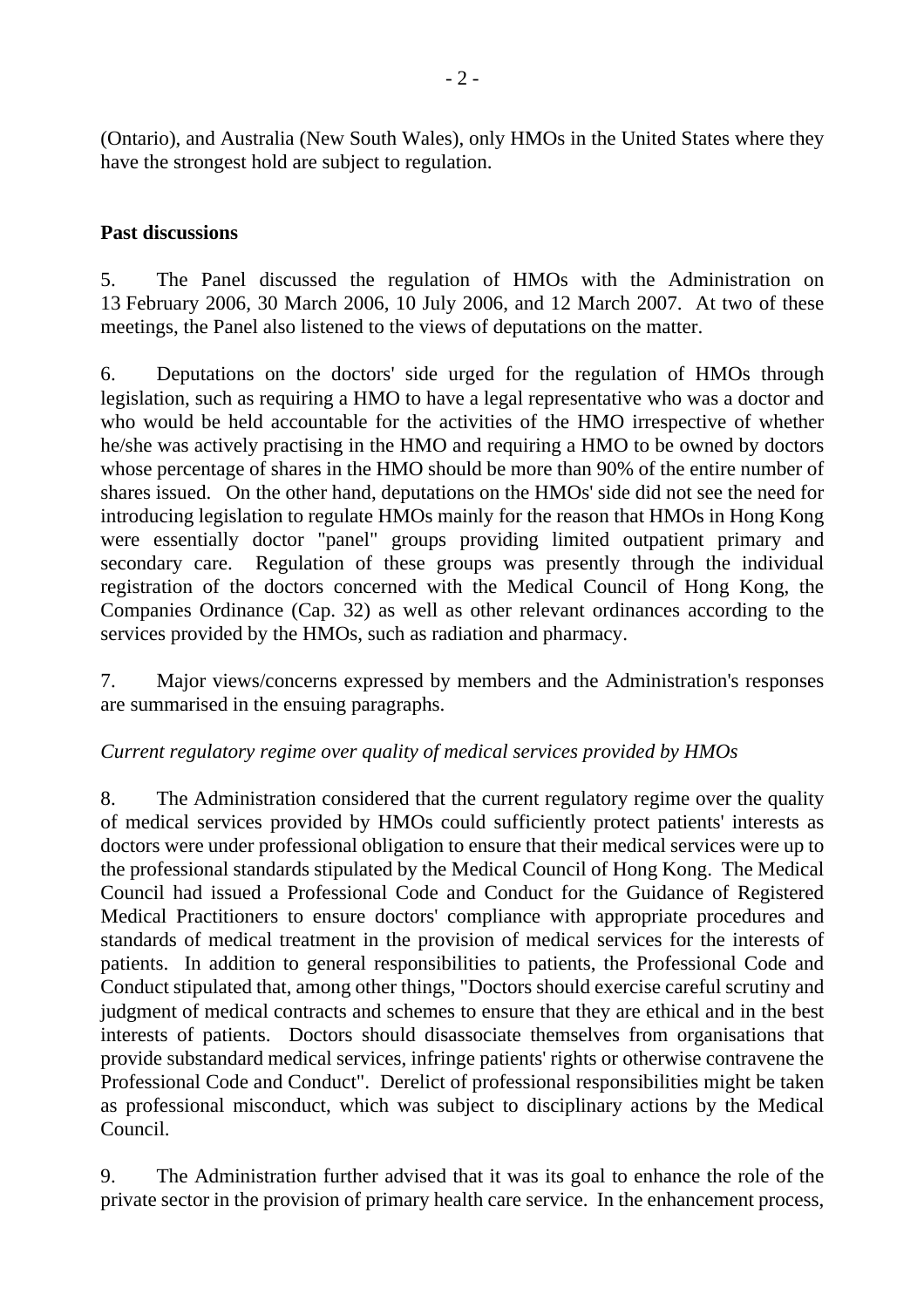there might be a need to strengthen the overall regulation of private medical practice. Such regulatory regime would most likely encompass all forms of private medical business operation, including solo-practice clinics and various forms of HMO-like entities and groups.

10. Hon LI Fung-ying, Hon Andrew CHENG, Dr Hon KWOK Ka-ki, Dr Hon Joseph LEE, Hon CHAN Yuen-han and Hon Albert HO urged the Administration not to drag its feet on regulating HMOs as human lives were at stake. Dr KWOK advised that the Medical Council was willing to regulate HMOs if given the legal backing to do so. Hon Mrs Selina CHOW and Hon Vincent FANG did not oppose the regulation of HMOs, but considered that details for regulating HMOs should be carefully hammered out to ensure that the provisions were enforceable, easily understood by the trade, and provide a level playing field for HMOs and solo-practice clinics.

11. On review, the Administration agreed to explore ways to strengthen the current regulatory regime over quality of medical services provided by HMOs. A Working Group was set up by the Department of Health (DH) in May 2006 to study the issue and collect views from stakeholders.

# *Appointment of medical directors*

12. The Administration sought members' view on 10 July 2006 on requiring group practices that employed frontline doctors to appoint medically-qualified personnel as medical director who should be held accountable for all the medical decisions made in the operation of the group.

13. Hon Andrew CHENG, Dr Hon Joseph LEE, Dr YEUNG Sum and Dr KWOK Ka-ki considered that the medical director concept fell far short of safeguarding patients' interests, as the proposal only focused on regulating the professional conduct of doctors, which at present was adequately regulated by the Medical Council, whereas the crux of the problem lay in the lack of regulation over the operation of the HMOs.

14. The Administration explained that the medical director concept was an effective first step to better safeguard patients' interests, as the medical directors, being doctors themselves, would also be subject to regulation by the Medical Council. The Administration had not ruled out the option of enacting legislation to regulate HMOs. However, given the myriad relationship among different parties involved in the delivery of healthcare services provided by HMOs, more time was needed to find out which party in the chain should be held accountable and which aspect of the whole operation should be regulated before determining how they should be regulated.

15. Hon LI Fung-ying asked how patients' interests could be safeguarded if the role of medical director was taken up by an owner of a HMO.

16. The Administration advised that the fact that an owner or one of the owners of a HMO assumed the role of medical director should not erode the additional safeguard